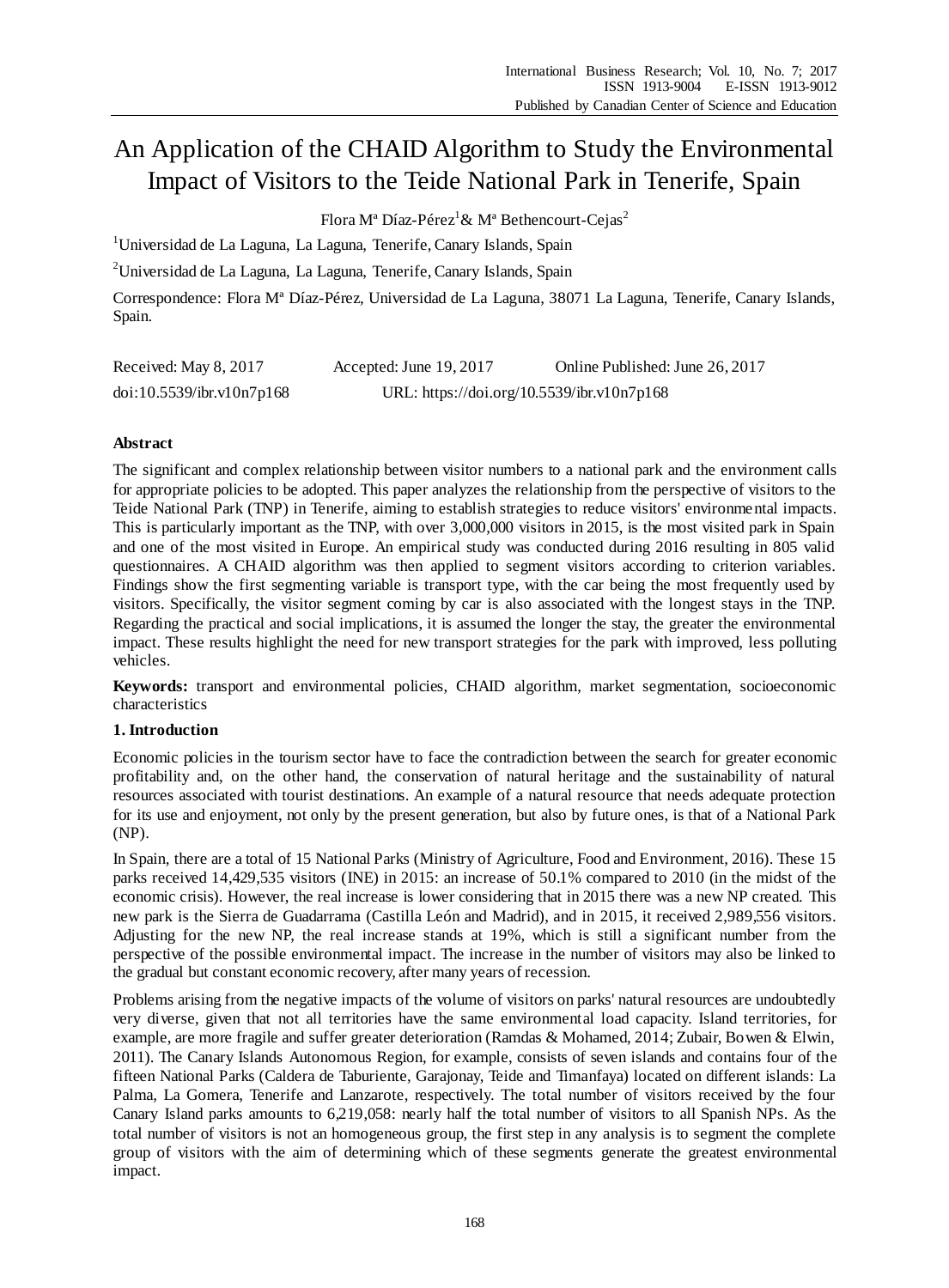The study of market segmentation has been traditionally undertaken by resorting to regression methods. Nevertheless, the need for a significant number of segments and qualifying variables has led to the use of other procedures of multivariate analysis (Díaz–Pérez & Bethencourt–Cejas, 2016; Legoherel, Hsu & Daucé, 2015; Nicholson & Pearce, 2000). One such segmentation technique is CHAID (Chi-square Automatic Interaction Detection). This market segmentation technique is more sophisticated than other multivariate analysis techniques (McCarty & Hastak, 2007) but has rarely been used in this field. This is despite CHAID having very important advantages, since it does not involve the restrictive principle of parametric tests for predictive variables.

Considering the previous arguments, the originality and value of this paper is the study of the environmental impact of visitors based on the segmenting power of socioeconomic characteristics. This study experiments with the technique of analysis based on algorithms: CHAID (Chi Square Automatic Interaction Detection). This technique is novel both in the area of tourism market segmentation and for its use to analyze the demand associated with NPs in island territories. In this case, total number of visitors was classified using the CHAID algorithm and the criterion variable selected was duration of stay in the park, under the assumption that the longer the stay, the greater the environmental impact (Jim, 2000).

## **2. Background**

## *2.1 Length of the Stay and the Environmental Impact*

## 2.1.1 Length of Stay and the Environment

Many studies have demonstrated the importance of the length of stay on income generated by tourists in destination (Alegre, Mateo & Pou, 2011); however, less attention has been paid to the environmental impact of a longer stay. This is especially relevant for small island destinations as resources are limited, and the natural environment is fragile. Therefore increased numbers of tourist arrivals can put pressure on limited resources such as water and land availability, beyond the carrying capacity threshold limits of islands, thereby jeopardizing sustainability (Holden, 2000; UNEP, 1999). Moreover, on small islands there is often a high degree of endemism and biodiversity but, conversely, relatively small species numbers, and consequently a high risk of extinction among flora and fauna (Zubair, Bowen & Elwin, 2011).

The information obtained from the analysis of destination demand is a very important issue when the researcher is interested in determining which market segment causes the least stress on local resources. In this respect, a core issue in this context is carrying capacity analysis (Saarinen, 2006). Carrying capacity has been generally defined as *the maximum number of people who can use a site without any unacceptable alteration in the physical environment and without any unacceptable decline in the quality of the experience gained by tourists* (Mathieson and Wall 1982, 2). The relevance of carrying capacity should, however, be considered in a relative way. In fact, this concept of carrying capacity is based on different perspectives and opinions concerning nature and culture and their uses as resources, thus resulting in many different definitions. As established in the literature, the number of tourists or the time they spend in a particular destination reach the threshold level when human values and (changing) perceptions concerning the resources indicate that the maximum level has been reached [\(Hughes](http://www.sciencedirect.com.accedys2.bbtk.ull.es/science/article/pii/S0160738306000909#bib41)  [and Furley 1996; Odell, 1975](http://www.sciencedirect.com.accedys2.bbtk.ull.es/science/article/pii/S0160738306000909#bib41)).

#### 2.1.2 Length of Stay and Destination Demand Determinants

In the literature, a renewed interest in studying the role of length of stay as a determinant of tourism destination demand has appeared (Alegre & Pou, 2007; Gokovali, Bahar & Kozak, 2007; Gomes de Menezes, Moniz & Cabral, 2008; Pestan Barros & Correira, 2007; Alegre, Mateo & Pou, 2011; Pestana Barros & Pinto Machado, 2010; Thrane, 2012). However, it has been many years since the initial studies were conducted (Mak, Moncur, and Yonamine, 1977; Mk & Nishimura, 1979; Bell & Leeworthy, 1990) and Fleischer & Pizam, 2002).

Economic theory generally treats the length of stay as a constraint on demand imposed by available time, but not by destination demand. However, other studies such as those carried out by Thrane, (2012) show that nationality, age, spending patterns and other trip-related characteristics are associated with length of stay. Moreover, no previous research has used a decision tree model to segment a NP natural resource, taking advantage of a criterion method from a destination management perspective.

#### *2.2 The Tourism Market Segmentation*

Several authors have emphasized the desirability of combining different market strategies to capture different segments; (Cook & Mindak 1984, Kardes 2002, Mok & Iverson 2000, Rhim & Cooper 2005, Solomon, Bamossy & Askegaard, 2002). These authors confirm the need to advance in the study of the most suitable segmentation techniques. The ultimate objective of previous studies has been to find as many market segments as possible, statistically speaking. This was, for example, the intention of authors researching tourism market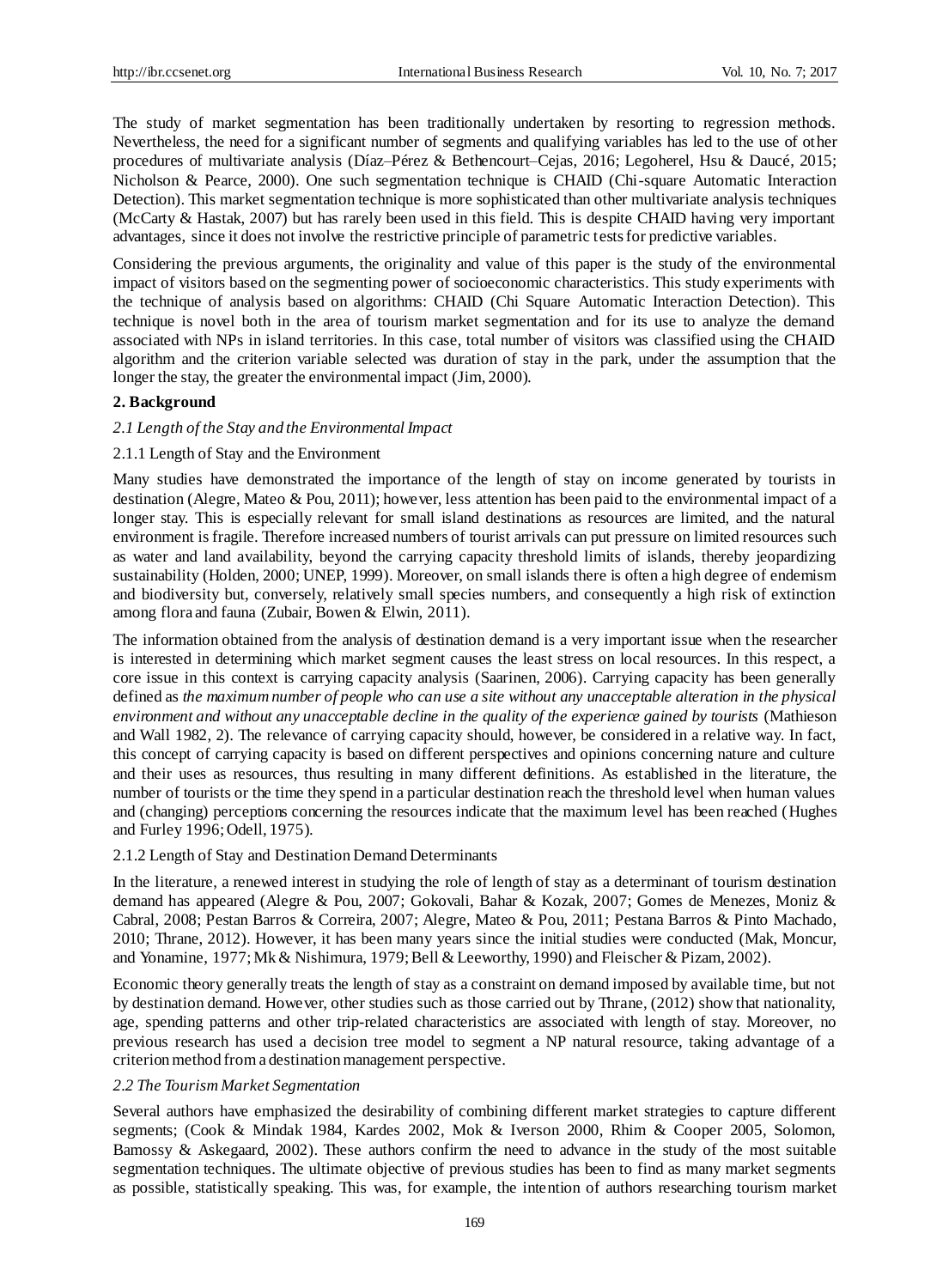segmentation that have used tourist expenditure as a segmentation variable. Some of the first papers were written by LaPage (1969) and Stynes & Mahoney (1980); however, they did not have much success from the perspective of the clear identification of different groups of tourists based on expenditure. However, more recent studies (Díaz-Pérez & Bethencourt-Cejas 2016; Díaz-Pérez, Bethencourt-Cejas & Álvarez-González 2005; Legoherel 1998; Legoherel & Wong 2006; Spotts & Mahoney 1991) have obtained precise information on the composition and characteristics of homogeneous groups of tourists according to their level of expenditure.

2.2.1 Chi-square Automatic Interaction Detection (CHAID) or Genetic Algorithm

Although the CHAID algorithm segmentation procedure, itself, was first introduced by Kass in 1975, in general, it has been rarely used in market segmentation. In addition, in relation to tourism market segmentation, researchers have used two types of analysis: *a priori* (in origin) or *post hoc* (when leaving destination). Often both *a priori* and *post hoc* analysis have had a descriptive nature. CHAID algorithms, on the other hand, are based on a criterion variable with two or more categories, which allow researchers to determine segmentation with respect to that variable and according to a combination of independent predictors (Chen 2003; D  $\acute{u}z$ -Pérez, Bethencourt-Cejas & Álvarez-Gonz aez 2005; Legoherel, Hsu & Dauc é 2015). However, the lack of knowledge and complexity of models (McCarty &Hastak 2007) has limited their use to relatively few cases of tourism market segmentation (Chen, 2003; Chung, Oh, Kim & Han 2004; Diaz-Perez, Bethencourt-Cejas & Alvarez-Gonzalez 2005; Diaz-Perez & Bethencourt-Cejas, 2016).

It is important to highlight some of the strengths of CHAID analysis as a method of tourism market segmentation. These strengths can be summarized based on the following characteristics: 1) Chi-square is a nonparametric statistic, thus any form of variable distribution is accepted; 2) both nominal and interval variables can be included in the model as independent variables (predictors); 3) continuous variables can be chosen as criterion variables, since they can be dichotomized and 4) the criterion variable will be selected according to the objectives of destination operators, a characteristic that increases the model's efficiency.

In addition, when comparing CHAID with other non-criterion methods, such as cluster analysis, we observe greater efficiency in terms of the number of variables and the amount of data contained in the former. In this sense, we appreciate, for example, how CHAID algorithms allow the classification of new cases observed in mutually selective, i.e. non-overlapping segments, which means that each element is contained in a single segment (Kass, 1980).

# 2.2.2 Choice of the Criterion Variable

CHAID analysis has been used in the study of tourism markets since 2000 with the goal of obtaining diverse results including: the identification of preferences when choosing hotel establishments using demographic variables (Chung, Oh, Kim & Han 2004), or clarification of preferences in hotel and restaurant choices (Legoherel, Hsu &Daucé, 2015). It has also been used to obtain information on expenditure levels using both demographic variables and those related to the trip's characteristics (Diaz-Pérez, Bethencourt-Cejas & Alvarez-González, 2005) and to describe spending habits (Legoherel & Wong, 2006). Some studies have used it to identify future recommendations using product satisfaction, price and quality of service as independent variables (Chen, 2003); to know the likelihood of returning (Assaker & Hallak, 2012; Hsu & Kang, 2007) and to obtain information on intentions to recommend and visit the destination in the future (Vassiliadis, 2008).

However, we did not find in the literature any study that segmented the tourist markets by duration of stay, in this case on a visit to the TNP. What is more, if we look at the use of CHAID algorithms as a segmentation method, it is even more difficult to find studies applied to the whole industry and, of course, we do not find any referring to the segmentation of national parks.

# *2.4 Contribution of the Study Corresponding to This Research*

In this paper, the most relevant contribution is summarized by the following aspects: 1) tourism markets associated with national park visits are segmented for the first time in Spain; 2), the "duration of the visit" is also established for the first time in the process of using it as a criterion variable in a CHAID analysis. This comparison will allow tourism destination operators and NP management authorities to make more informed decisions regarding the economic and environmental management of tourist destinations; 3) the application, for the first time, of CHAID to measure the environmental impact of different means of transport segmented according to socioeconomic variables. In fact, this study analyzed the socioeconomic characteristics of visitors to a national park and used them as criterion variables to segment the duration of the visit.

# **3. Objectives and Research Hypotheses**

Within the framework of the Autonomous Region of the Canary Islands, the Teide National Park stands out with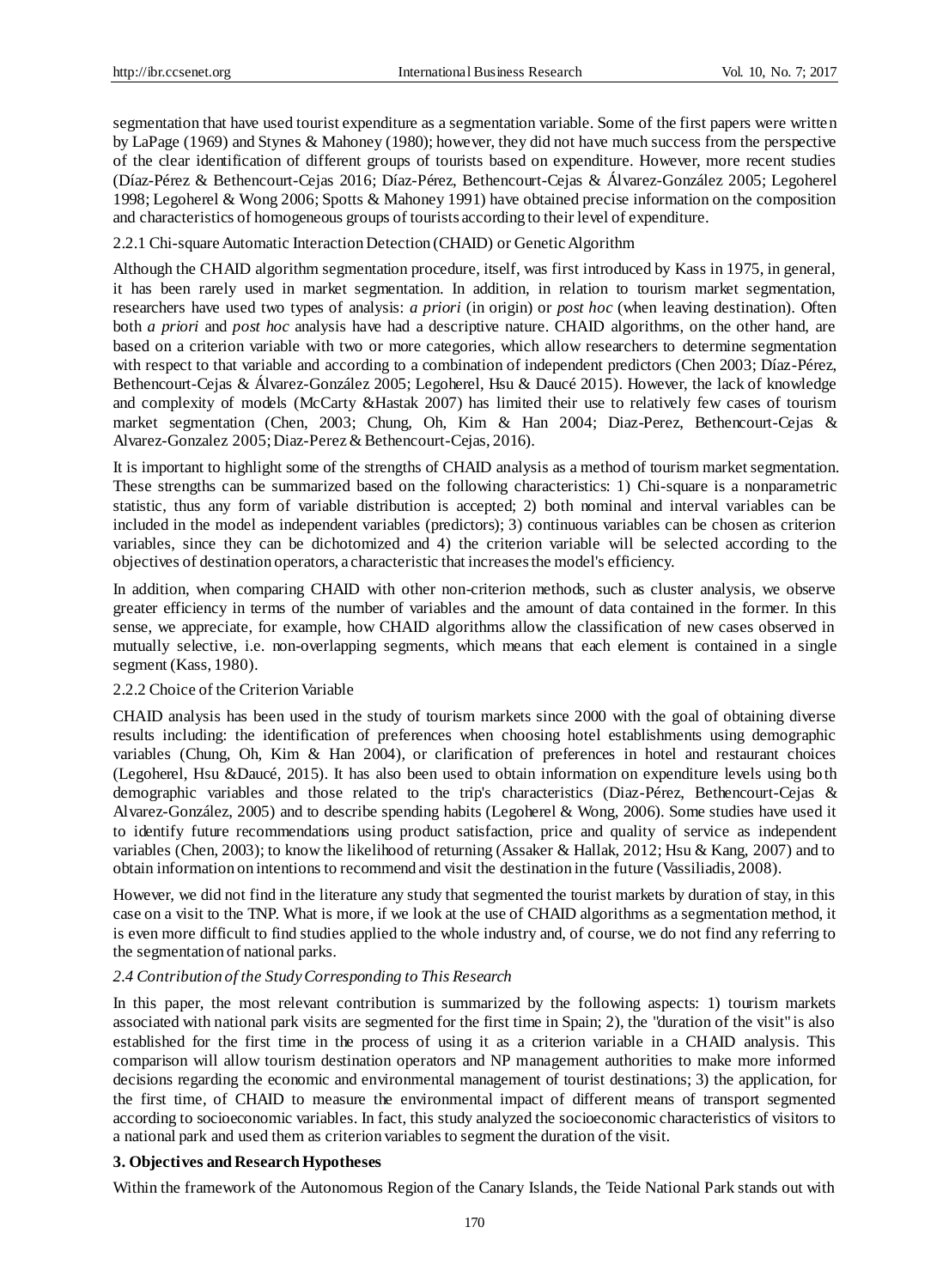a total of 3,289,444 visits, as the most visited NP, not only in the Canary Islands, but also in the entire territory of Spain (INE, 2015). Such an important place, the most popular in terms of visitor numbers, makes us realize how inappropriate the high frequency of visitors is for the conservation of an essential natural resource in the tourist offer of the island where it is based: Tenerife. In fact, the island of Tenerife receives annually five times the number of tourists as its total population.

The data provided by FRONTUR on tourist arrivals on international direct flights for the year 2015 show a total of 5,195,209 tourists arriving in Tenerife, 66.7% more than in 2010 (ISTAC 2002). Visitors to the Teide National Park grew in the same period by 36.6%, giving a 63.3% the ratio of visitors to TNP per number of tourist arrivals. This notable number of tourist visits to the Teide National Park (two out of three tourists visit) coupled with the booming tourism sector in the last two years (2015 and 2016) clearly requires the development of the necessary control measures within the framework of the island's tourism policy and, above all, for the conservation of an essential resource in the island's tourist offer.

#### *3.1 Objectives*

The approaches set out above lead to the following objectives for this study:

1) To experiment with the technique based on CHAID algorithms (Chi Square Automatic Interaction Detection) in the context of tourist market segmentation for the specific case of the demand associated with NPs, since these are considered important sustainable tourist products in island territories.

2) To incorporate, for the first time in the use of this technique by the scientific community, the segmentation based on the "duration of the visit" as the criterion variable.

3) Finally, the application of this technique will make it possible to better understand the different segments of the tourism markets currently visiting the Canary Island NPs and, therefore, lead to the development of competitiveness plans aimed at improving both productivity and the conservation of NPs as heritage resources.

## *3.2 Hypothesis*

Based on the above objectives, this research sets out to demonstrate the following hypotheses:

H1. CHAID algorithms allow the construction of a decision tree, relevant for the management of Canary Island NP, using as criterion variable "the duration of the visit".

H2. The decision tree resulting from the application of the CHAID algorithms as a classification tool shows as its first classification variable in the hierarchy, "the country of origin".

Testing the above hypotheses will favour the adoption of precise and better defined tourism policies aimed at improving the competitiveness of TNP tourism and also of tourism environmental policy, which will result in greater and better insular tourist development.

# **4. Method**

#### *4.1 Variables*

The variables considered in the segmentation will be of several types: demographic (age, educational level, gender, marital status), economic (household income level, current occupation, type of housing, high/low season and daily expenditure in destination by components) and geographical (country or region of origin of the tourist).

# *4.2 Characteristics of Information Collection*

This study is a quantitative one, and in order to have a precise knowledge of visitors to the TNP, a structured questionnaire divided into two blocks was developed. A first block with questions aimed at obtaining information that determines the most outstanding characteristics of the population under study, namely: nationality or place of habitual residence; frequency of visits to the TNP; with whom the visit was made; sex, age, marital status, current occupation, studies performed, income level of the family unit, type of accommodation and municipality. The second block includes all those questions aimed at collecting information related to the specific objectives of this research.

An ad-hoc survey was developed allowing a much more precise knowledge of the visitors of the park.

# *4.3 Sampling Technique*

Simple random probabilistic sampling was used with 805 effective surveys being carried out and fieldwork organized in two phases. The first phase of interviews was made in the high tourist season on the island including the Easter period. The second phase in low season corresponds to late spring and summer. A reliability of  $\pm$  2 $\delta$  was achieved, which is detailed below (Table 1), as a function of the sample size, n = 805. The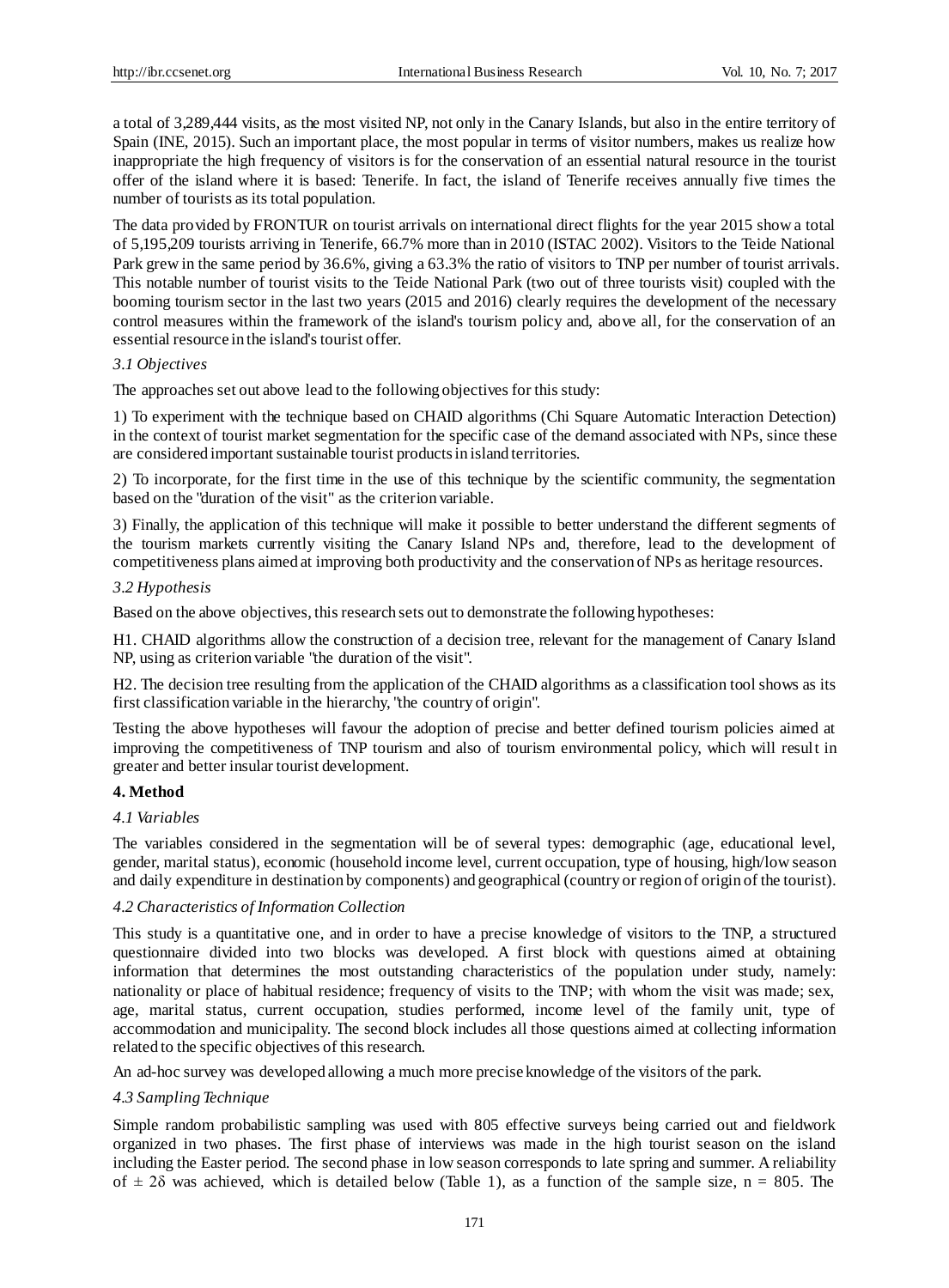estimation error was  $\pm 3\%$  of the proportions calculated on the total of variables, under the assumption of dichotomy.

Table 1. Maximum estimation error by variable

| Variables                   | Maximum estimation error |
|-----------------------------|--------------------------|
| Country or region of origin | $\pm 2.88$ %             |
| Gender                      | $\pm 3.52 \%$            |
| Age                         | $\pm 3.06 \%$            |
| Marital status              | $\pm$ 3.48 %             |
| Current occupation          | $\pm 3.54$ %             |
| Educational level           | $\pm 3.45 \%$            |
| Household income level      | $\pm 2.99 \%$            |
| Type of acommodation        | $\pm 3.25 \%$            |
| Season High/Low             | $+3.49%$                 |

*Note.* Source: data from the questionnaires

## *4.4 Statistical Analysis Technique*

The technique of analysis applied has been the CHAID algorithm, a novel technique from the point of view of its application to tourist market segmentation (Diaz-Perez, & Bethencourt Cejas, 2016).

The Chi-square Automatic Interaction Detection (CHAID) or Genetic Algorithm model generates a decision tree from a significant Chi-square. It is a technique of predictive analysis based on the choice of a criterion variable associated with the rest of the variables that configure the segments through a dependence relationship. Tourism destination operators could use this technique to conduct an analysis depending on previously established objectives, since it allows the *a priori* choice of a criterion variable. Chi-square is the basic statistic collected in CHAID analysis providing a choice between segments in a qualitative and more natural way and with greater explanatory power than other techniques. In addition, Chi-square is also designed for different variables: discrete and freely distributed variables, among others. In reaching such a great amount of advantages, automation has played a fundamental role; in fact, without the use of suitable software it would be difficult to calculate the complex CHAID algorithms.

With respect to the different forms of regression analysis, CHAID analysis is presented as a more rigorous technique insofar as the researcher does not incorporate any value judgment when selecting the independent variables. Such selection is executed by an automated statistical procedure, depending on the classification power of the significant variables. Although the selection of independent variables is also performed *a priori*, the procedure is designed to consider a sufficiently large number of possible exogenous variables, whose association or not with the criterion variable is in the hands of CHAID. It is therefore determined automatically by the software that supports it. To the extent that a non-criteria analysis employs a batch of variables that may not be significant predictors in explaining the configuration of the segments, the results may not achieve optimal homogeneity from the viewpoint of classifiers; which is not the case when CHAID is used as the classification technique. The number of categories of independent variables depends on whether the results of applying the Chi-square test are significant or not. In the resulting decision tree, the most significant variables appear on the first node of the segmentation. The process of node formation and segment configuration ends when the independent variables and the dependent variables no longer have a significant relationship between them.

Finally, the hierarchy obtained for a set of significant variables provides extremely useful information for a destination operator, since this technique identifies which variable segments the most and shows a ranking based on a decreasing segmentation power. Thus, this becomes a very useful tool when the policy maker has in mind the promotion of those forms of tourism with the greatest positive effect on the environment or local economy.

#### **5. Results**

#### *5.1 Countries of Origin of Visitors*

The information obtained from the questionnaires, with a procedure of purely descriptive statistics, characterizes visitors according to the country of origin in three groups: tourists from abroad (29 countries), tourists from Spain and Balearic Islands and from Tenerife and rest of Canary Islands.

The group of tourist from abroad is classified in the following: 1) visitors from 13 countries which are part of what is traditionally called Western Europe; 2) 10 can be considered as Central and Eastern Europe countries; 3) four American countries; and 5) others, mainly Israel and Australia.

Considering the percentage of visitors by country of origin, we find the largest share (14.5%) are Germans, followed closely by those coming from the United Kingdom (12%) and at a greater distance, France (5.9%),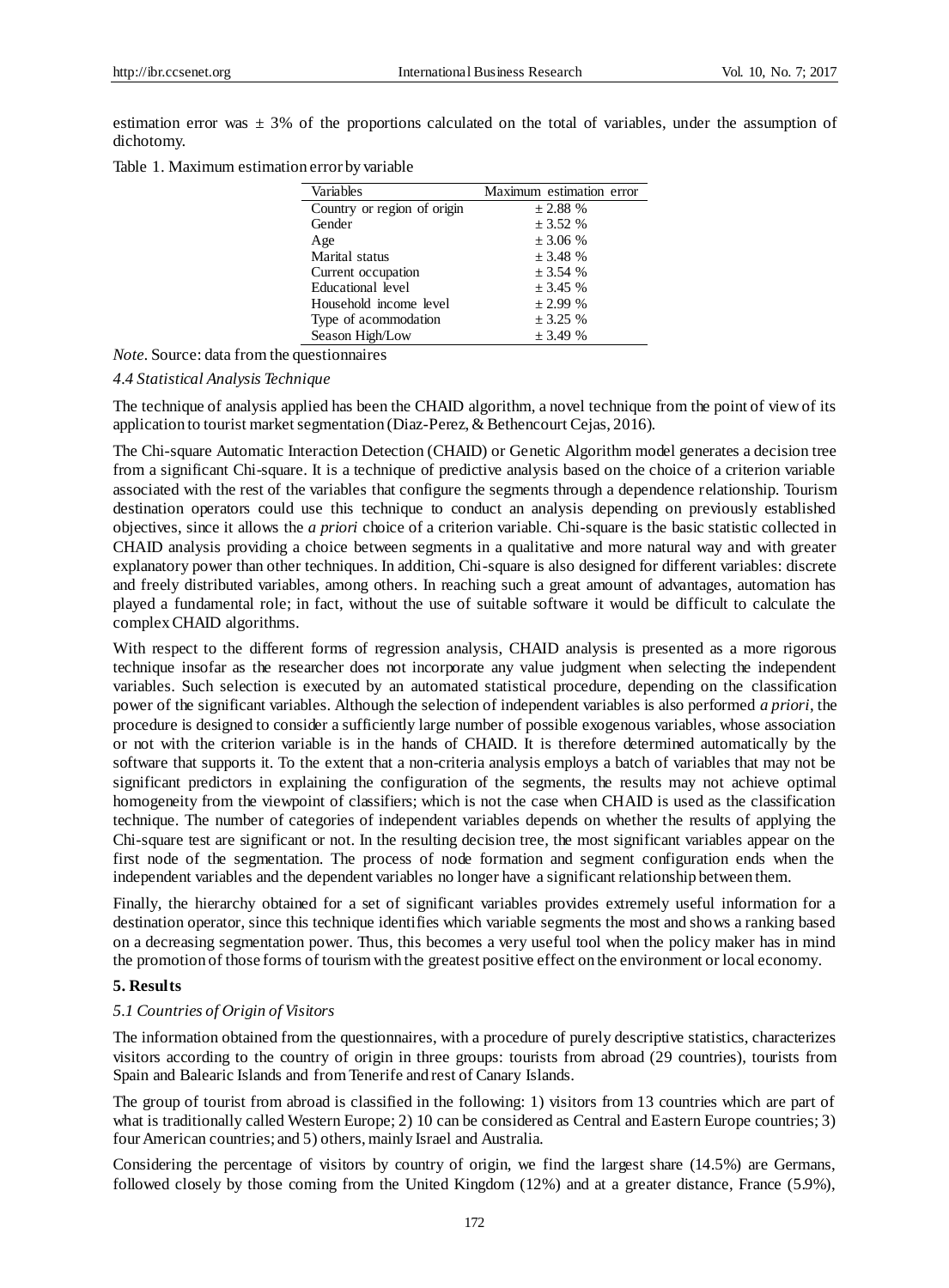Italy (5.2%) and Sweden (2.7%). In the bloc of countries, we have called Central and Eastern Europe, Russia stands out with 4.1%, followed by Poland with 1.8%, Czech Republic, 1.8%, Latvia, 0.9%, Estonia and Romania with 0.7% each and a number of countries with 0.5% (Lithuania, Croatia, Ukraine). Out of the four American countries the highest percentage corresponds to USA with 0.7%, Argentina and Brazil with 0.5. Finally, the percentage of visitors from Israel stands at 1.4%. The percentage of visitors from mainland Spain and Balearic Islands reaches the important amount of 21%. And finally, there is 16% of the visitors to the TNP that are resident on the island of Tenerife, to which must be added 4.6% of visitors from other islands of the archipelago.

The above data show the main countries of origin of visitors to the TNP, which we can complete by establishing a more precise profile of these visitors using CHAID algorithm.

## *5.2 Results of Applying the CHAID Algorithm*

The results obtained from applying the CHAID algorithm segmentation technique to the total of the visitors to the TNP, considering "the duration of the visit" as a criterion variable and the rest of variables above as predictors, are those that appear in the following figure. All the values included in the decision tree are significant (Chi-square 141.662), and well classified in a nearly 90% (upper to 11.0705) of the total visitors for five degrees of freedom. As we can see, the first node of the classification is not the country of origin, but the mean of transport used.



Figure 1. Results of applying CHAID algorithm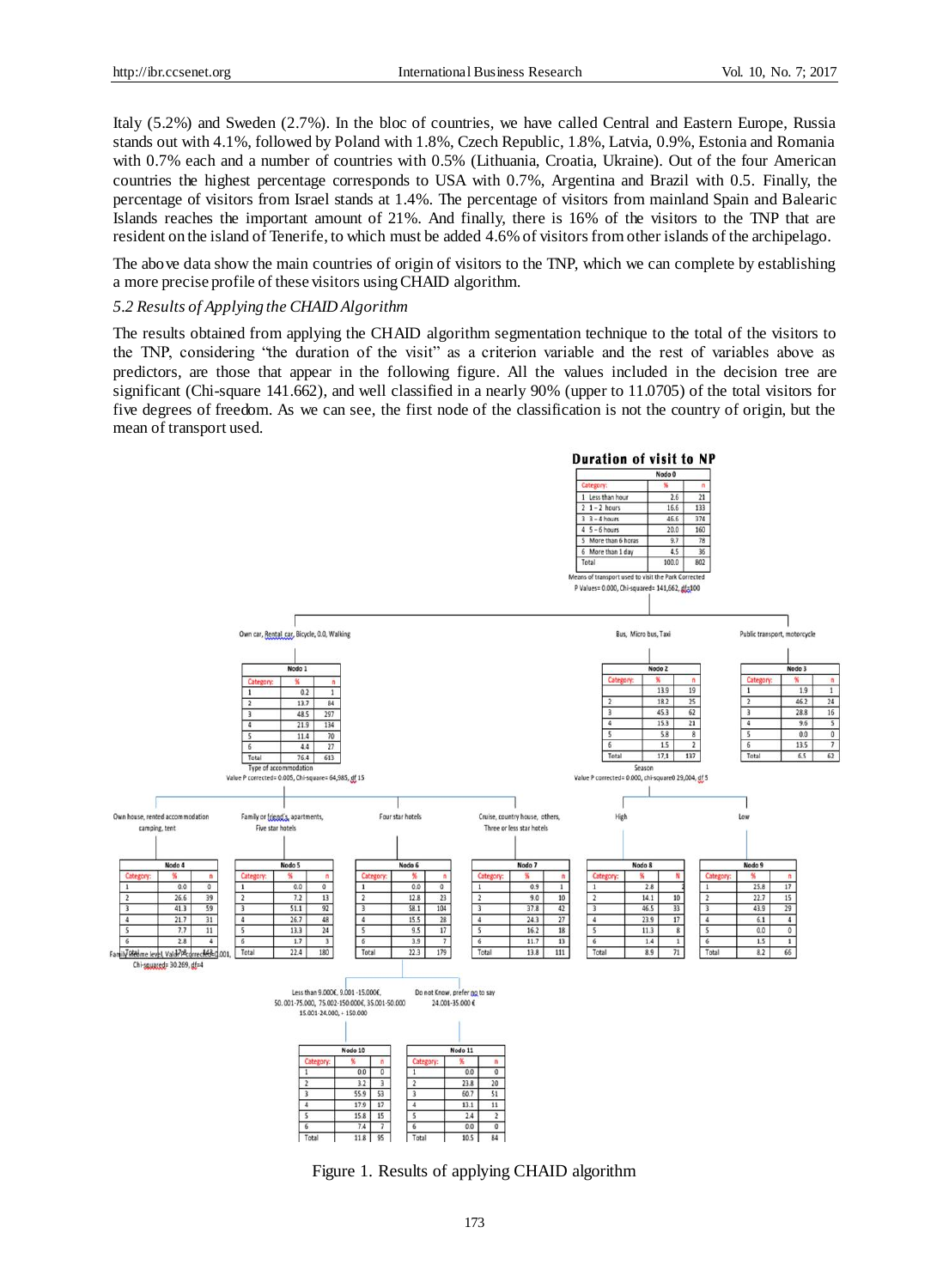Chi-squares and P values relative to the second and third node can be checked in the figure and are all significant, as well. The tree represents segmentation levels and, most importantly shows that the most relevant variable when segmenting is the means of transport used to visit TNP. The second level is determined by those who use an individual means of transport, and within this, the third level is given by the type of accommodation, which includes those who stay in 4-star hotels depending on their income level.

Returning to the second level, some relevant results were found:

First, for those who visit using collective transport, the segmentation variable that discriminates best is the season (high / low).

Second, visitors who pollute the most, those who use cars to visit, are the ones that spend the most time in the park and, therefore, those that most deteriorate it. It is worth remembering that over 3 million visitors a year enter the TNP. Everything seems to indicate that this segment is configured by local people and tourists who rent cars.

Third, the bus, minibus and taxi segment is possibly segmented in high and low season because it corresponds, in its entirety, to visitors to the TNP who are non-local tourists. Interestingly, those who come in high season spend more time inside the park.

Finally, it appears that those who use public transport correspond to those who spend more than one day in the National Park and reach a percentage of 13.5% of the total frequency of visitors of this segment. In the other hand, those who visit the TNP by motorcycle are the ones that spend the least time in the park, usually between one and two hours.

# **6. Conclusions & Discussion**

As can be seen from the results of the analysis, the application of the CHAID algorithm segmentation technique makes it possible to conclude the following:

1) The first of the hypotheses is fulfilled, that is to say, CHAID algorithms allow the construction of a decision tree relevant to the needs of the management authorities of the Canary Island NPs, using as a criterion variable "the duration of the visit".

2) The decision tree resulting from the application of the CHAID algorithms as a classification tool reveals as the first classification variable in the hierarchy "the means of transport used" and not "the country of origin of the tourist". Thus, the second hypothesis is rejected. In fact, the geographic origin of the tourist does not appear clearly as a predictive variable in the model, although as we said in the results, in the background of some segments we can sense a relevant role for visitors' country of origin, with a bivalent character: local / not local.

All in all, the findings show that the first segmenting variable is transport type and, that the means most frequently used by visitors is the car. Specifically, the segment of visitors coming by car is associated with the longest stay in the TNP.

Regarding the practical and social implications, it is assumed the longer the stay, the greater the environmental impact. These results, therefore, show the need for new transport strategies with less polluting vehicles. In this sense there should be strategies such as: 1) the greater use of public transport or, 2) the use of buses for trips within the TNP and on the way to the park or, perhaps also 3) the use of electric vehicles to move around within the park.

In short, the results testing the previous hypotheses could help in the adoption of precise and defined tourism policies aimed at improving the competitiveness of TNP tourism production as well as a tourism environmental policy. This would also result in enhanced and more sustainable island tourist development.

# *6.1 Discussion*

The basic premises of this paper are as follows. First, the idea that the longer the visit, the greater the environmental deterioration. Second, it is assumed that the use of the car as a means of transport, compared to other transport, such as bus, minibus ... causes greater pollution and environmental deterioration, since the car is highly polluting due to its high fossil fuel consumption per traveller.

At this point, and in view of the statistical data collected above, it does not seem an easy task to resolve the contradiction between objectives to improve the competitiveness and sustainability of the NP resource. In fact, the competent local authorities will have to deal with the dialectical relationship between competitiveness (measured by the number of visits per year) and sustainability (measured by the state of conservation of the natural heritage). In addition, all this is in the context of an island territory with a high population density and a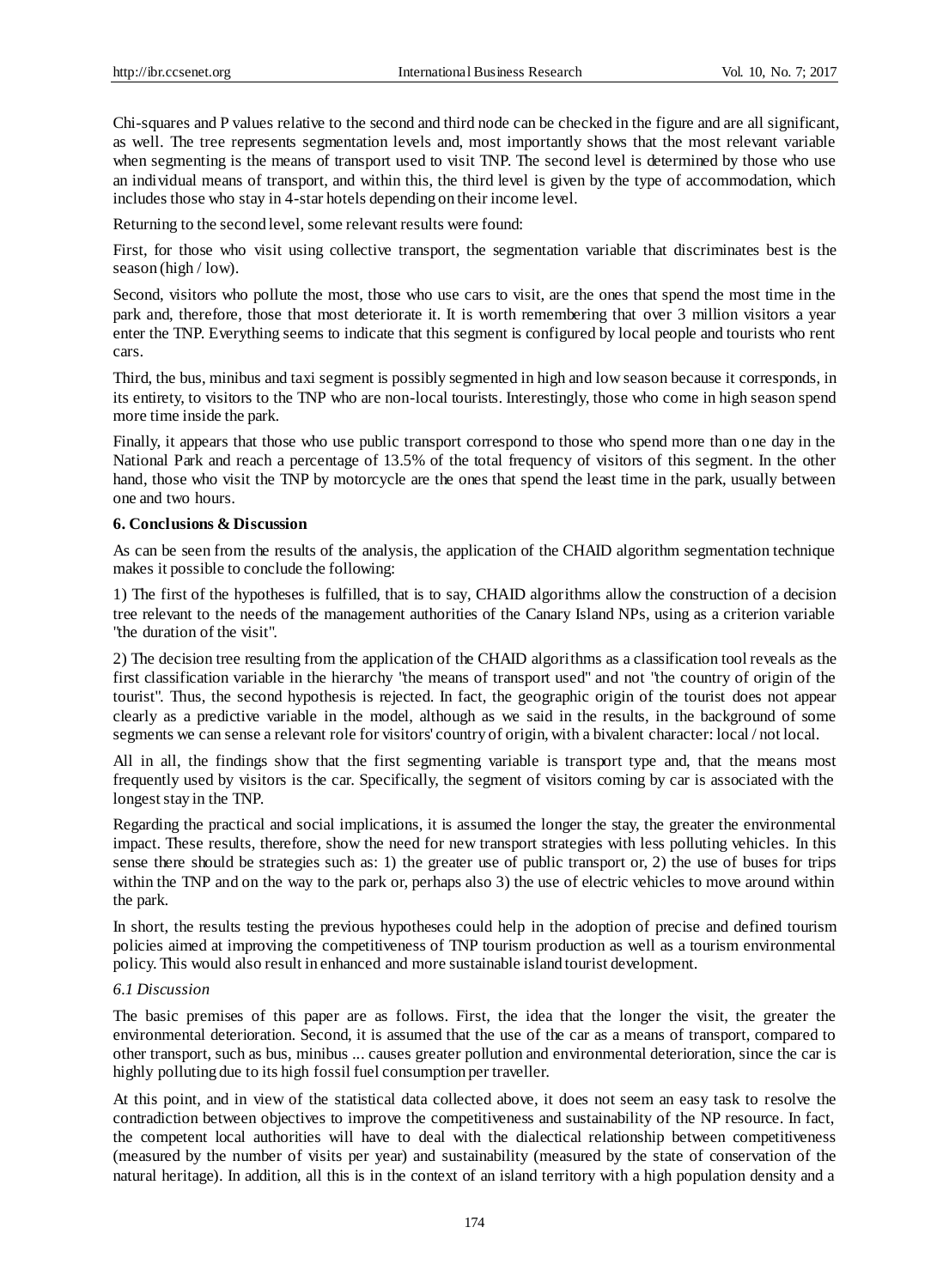number of tourists a year that quintuples the total population of the island.

Bearing in mind the above premises, and considering that the total number of visitors is not a homogeneous group, the first step in this research has been to segment the whole group of visitors with the aim of determining which segments generate the greatest environmental impact.

Nevertheless, the starting point for future research should be segmenting the tourism market of the Teide NP based on different perspectives of how nature should be used as a tourism resource. Additionally, as it is possible to find many different definitions of carrying capacity, future studies should be focused on what is considered to be the threshold limit in carrying capacity of tourists on the one hand and, at the same time, by local people, on the other.

# **Acknowledgment**

This work has been supported by funding from the National Park of El Teide, the Canarian Department of Education, Culture and Sport, Government of the Canary Islands, Spain.

#### **References**

- Alegre, J. Mateo, S., & Pou, L. (2011). A latent class aproach to tourists` length of stay. *Tourism Management, 32,* 555-563[. https://doi.org/10.1016/j.tourman.2010.05.003](https://doi.org/10.1016/j.tourman.2010.05.003)
- Assaker, G., & Hallak, R. (2012). European travelers' return likehood and satisfaction with mediterranean sun-and-sand destinations: a chi-square automatic identification detector e based segmentation approach. *Journal of Vacation Marketing, 18*(2), 105-120[. https://doi.org/10.1177/1356766711435977](https://doi.org/10.1177/1356766711435977)
- Bell, F. W., & Leeworthy, V. R. (1990). Recreational demand by tourists for saltwater beach days. *Journal of Environmental and Management, 18*(3), 189-205[. https://doi.org/10.1016/0095-0696\(90\)90001-f](https://doi.org/10.1016/0095-0696%2890%2990001-f)
- Chen, J. S. (2003). Market segmentation by tourists' sentiments. *Annals of Tourism Research*, *30*(1), 178-193. [https://doi.org/10.1016/S0160-7383\(02\)00046-4](https://doi.org/10.1016/S0160-7383%2802%2900046-4)
- Chung, K. Y., Oh, S. Y., Kim, S. S., &. Han, S. Y (2004). Three representative market segmentation methodologies for hotel guest room customers. *Tourism Management*, *25*(4), 429-444. [https://doi.org/10.1016/S0261-5177\(03\)00115-8](https://doi.org/10.1016/S0261-5177%2803%2900115-8)
- Cook, V. J., & Mindak. W. A. (1984). A search for constants: The heavy user revisited. *Journal of Consumer Marketing*, Spring, 79-81[. https://doi.org/10.1108/eb008118](https://doi.org/10.1108/eb008118)
- Díaz–Pérez, F. M., & Bethecourt–Cejas, M. (2016). CHAID algorithm as an appropriate analytical method for tourism market segmentation. *Journal of Destination Marketing & Mangement, 5*(3), 275-282. <https://doi.org/10.1016/j.jdmm.2016.01.006>
- Díaz-Pérez, F. M., Bethencourt-Cejas, M., & Álvarez-González, J. A. (2005). The segmentation of Canary island tourism markets by expenditure: implication for tourism policy*. Tourism Management*, *26*(6), 961-964. <https://doi.org/10.1016/j.tourman.2004.06.009>
- Fleischer, A., & Pizam, A. (2002). Tourism constraints among Israeli seniors. *Annals of Tourism Research, 29*(1), 106-123. https://doi.org/10.1016/S0160-7383(01)00026-3
- Gokovali, U., Bahar, O., & Kozak, M. (2007). Determinant of length of stay:A practical use of survival analysis. *Tourism Management*, *28*(3), 736-746. <https://doi.org/10.1016/j.tourman.2006.05.004>
- Gomes de Menezes, M., & Cabral, V. (2008). The determinants of length of stay of tourists in the Azores. *Tourism Economics, 14*(1), 205-222. <https://doi.org/10.5367/000000008783554866>
- Holden, A. (2000). Environment and tourism. London: Routledge.
- Hsu, H. C., & Kang, S. K. (2007). CHAID- based Segmentation: International Visitors` Trip Characteristics and Perceptions. *Journal of Travel Research, 46,* 207-216[. https://doi.org/10.1177/0047287507299571](https://doi.org/10.1177/0047287507299571)
- Hughes, G., & Furley, P. (1996). Threshold, Carrying Capacity and the Sustainability of Tourism: A Case Study of Belize**.** *Caribbean Geography*, *7*(1), 36-51.
- INE. (2015). Instituto Nacional de Estad ística[. http://www.ine.es/](http://www.ine.es/)
- ISTAC (Instituto Canario de Estadística). (2002). Demanda turística: turistas y pasajeros. Gobierno de Canarias. <http://www.gobiernodecanarias.org/> 8/03/2015
- Jim, C. Y. (2000). Environmental changes associated with mass urban tourism and nature tourism development in Hong Kong. *The Environmentalist, 20*(3), 233-247[. https://doi.org/10.1023/A:1006708031927](https://doi.org/10.1023/A:1006708031927)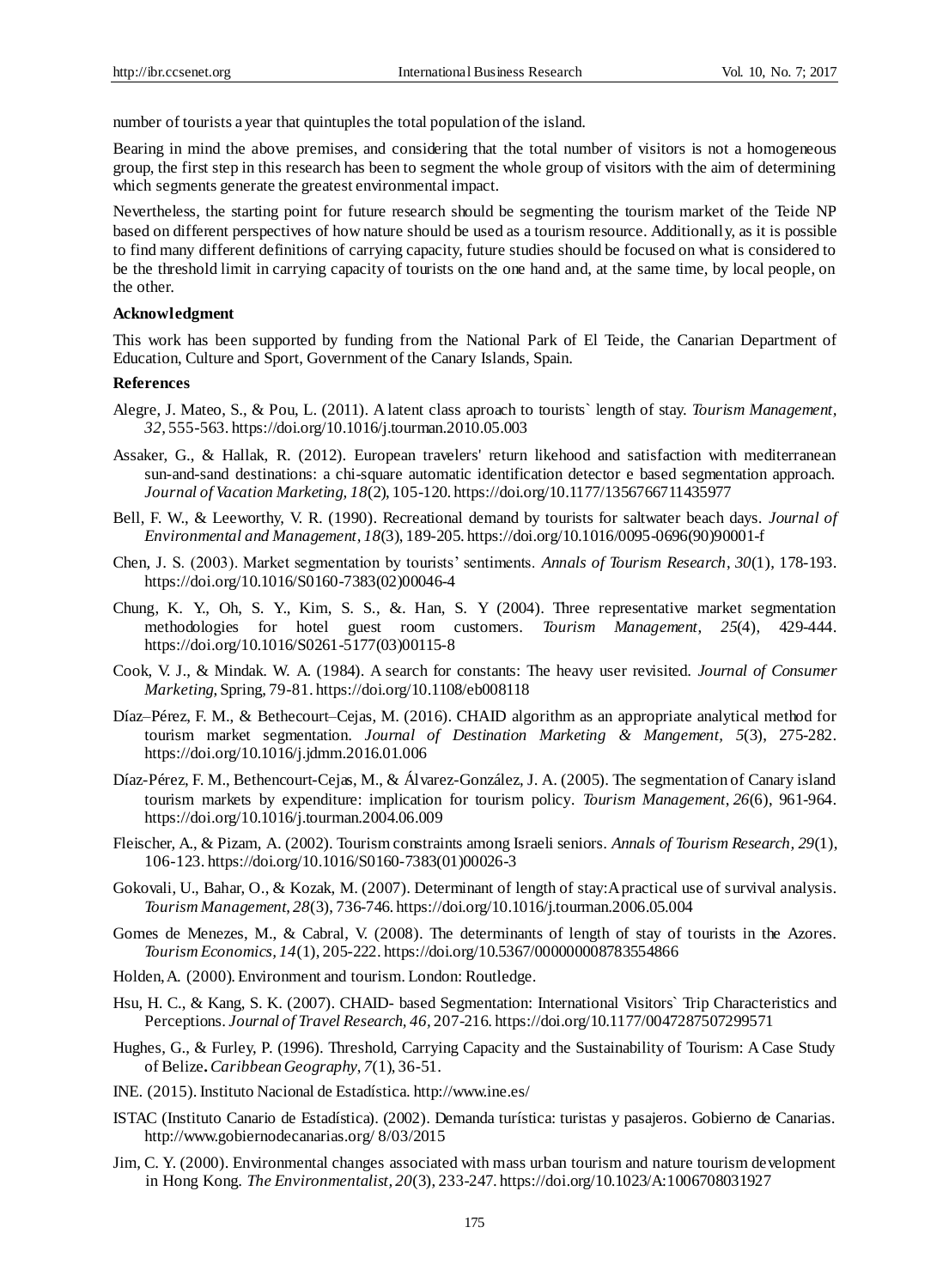- Kardes, F. R. (2002). *Consumer behavior and managerial decision making*. Upper Saddle River, NJ: Prentice-Hall.
- Kass, G. V. (1975). Significance testing in automatic interaction detection. *Journal of the Royal Statistical Society. Series C (Applied Statistics*), *1 January, 24*(2), 178-189[. https://doi.org/10.2307/2346565](https://doi.org/10.2307/2346565)
- Kass, G. V. (1980). An Exploratory Technique for Investigating Large Quantities of Categorical Data. *Applied Statistics*, *29*(2), 119-127[. https://doi.org/10.2307/2986296](https://doi.org/10.2307/2986296)
- LaPage, W. F. (1969). *Campground marketing: The heavy-half strategy*. USDA forest service research note NE\_93. Upper Darby, PA: Northeastern Forest Experiment Station.
- Legoherel, P. (1998). Toward a market segmentation of the tourism trade: Expenditure levels and consumer behavior instability. *Journal of Travel Research, 29*(4), 12-18[. https://doi.org/10.1300/j073v07n03\\_02](https://doi.org/10.1300/j073v07n03_02)
- Legohérel, P., & Wong, K. F. (2006). Market segmentation in the tourism industry and consumers` spending: what about direct expenditure? *Journal of Travel and Tourism Marketing, 20*(2), 15-30. [https://doi.org/10.1300/J073v20n02\\_02](https://doi.org/10.1300/J073v20n02_02)
- Legohérel, P., Hsu, C. H. C., & Daucé, B. (2015). Variety-seeking: Using the CHAID segmentation approach in analyzing the international traveler market. *Tourism Management, 46,* 359-366. <https://doi.org/10.1016/j.tourman.2014.07.011>
- Mak, J., & Nishimura, E. (1979). The economics of a hotel room tax*. Journal of Travel Research, 17,* 2-6. <https://doi.org/10.1177/004728757901700401>
- Mak, J., Moncur, J., & Yonamine, D. (1977). Determinats of visitor expenditure and visitor length of stay: a cross-section analysis of U.S. visitors to Hawaii. *Journal of Travel Research, 15,* 5-8. <https://doi.org/10.1177/004728757701500302>
- Mathieson, A., & Wall, G. (1982). Tourism: Economic, Physical and Social Impacts. Longman: New York.
- McCarty, J. A., & Hastak, M. (2007). Segmentation approaches in data-mining: A Comparison of RFM, CHAID, and logistic regression. *Journal of Business Research, 60,* 656-662. <https://doi.org/10.1016/j.jbusres.2006.06.015>
- Mok, C., & Iverson, L. G. (2000). Expenditure-based segmentation: Taiwanese tourists to Guam. *Tourism Management*, *21*(3), 299-305[. https://doi.org/10.1016/S0261-5177\(99\)00060-6](https://doi.org/10.1016/S0261-5177%2899%2900060-6)
- Nicholson, R., & Pearce, D. (2000). Who goes to events: A comparative analysis of the profile characteristics of visitors to four south island events in New Zeland. *Journal of Vacation Marketing*, *6,* 236-253. <https://doi.org/10.1177/135676670000600304>
- Odell, R. (1975). Carrying Capacity Analysis: Useful but Limited. R. Scott, D.J. Brower, D. Miner (Eds.), Management and Control of Growth, vol. III, The Urban Land Institute: Washington DC, 22-28.
- Pestana, B. C., & Correira, A. (2007). *Survival analysis in tourism demand: The length of stay in Latin American destinations*. Working paper 03/2007/DE. Departamento de Economia, Instituto Superior de Economia e Gesta, Universidade Técnica de Lisboa.
- Pestana, B. C., & Pinto, M. L. (2010). The length of stay in tourism. *Annals of Tourism Research, 7*(3), 692-706. <https://doi.org/10.1016/j.annals.2009.12.005>
- Ramdas, M., & Mohamed, B. (2014). Visitor Perceptions on the Impacts of Tourism Activities, Development and Infrastructure on the Environment of Perhentian Islands. *SHS Web of Conferences*, 12 (0108), 4<sup>th</sup> International Conference on Tourism Research (4ICTR)[. https://doi.org/10.1051/shsconf/20141201081](https://doi.org/10.1051/shsconf/20141201081)
- Rhim, H., & Cooper, L. G. (2005). Assessing potential threats to incumbent brands: New product positioning under price competition in a multisegmented market. *International Journal of Research in Marketing*, *22*(2), 159-182[. https://doi.org/10.1016/j.ijresmar.2004.06.005](https://doi.org/10.1016/j.ijresmar.2004.06.005)
- Saarinen, J. (2006). Traditions of sustainability in tourism studies. *Annals of Tourism Research, 33*(4), 1121-1140. <https://doi.org/10.1016/j.annals.2006.06.007>
- Solomon, M., Bamossy, G., & Askegaard, S. (2002). *Consumer behaviour: A European perspective*. Essex: Pears.
- Spotts, D. M., & Mahoney, E. M. (1991). Segmenting visitors to a destination region based on the volume of their expenditure. *Journal of Travel Research*, *29*(4), 24-31[. https://doi.org/10.1177/004728759102900405](https://doi.org/10.1177/004728759102900405)